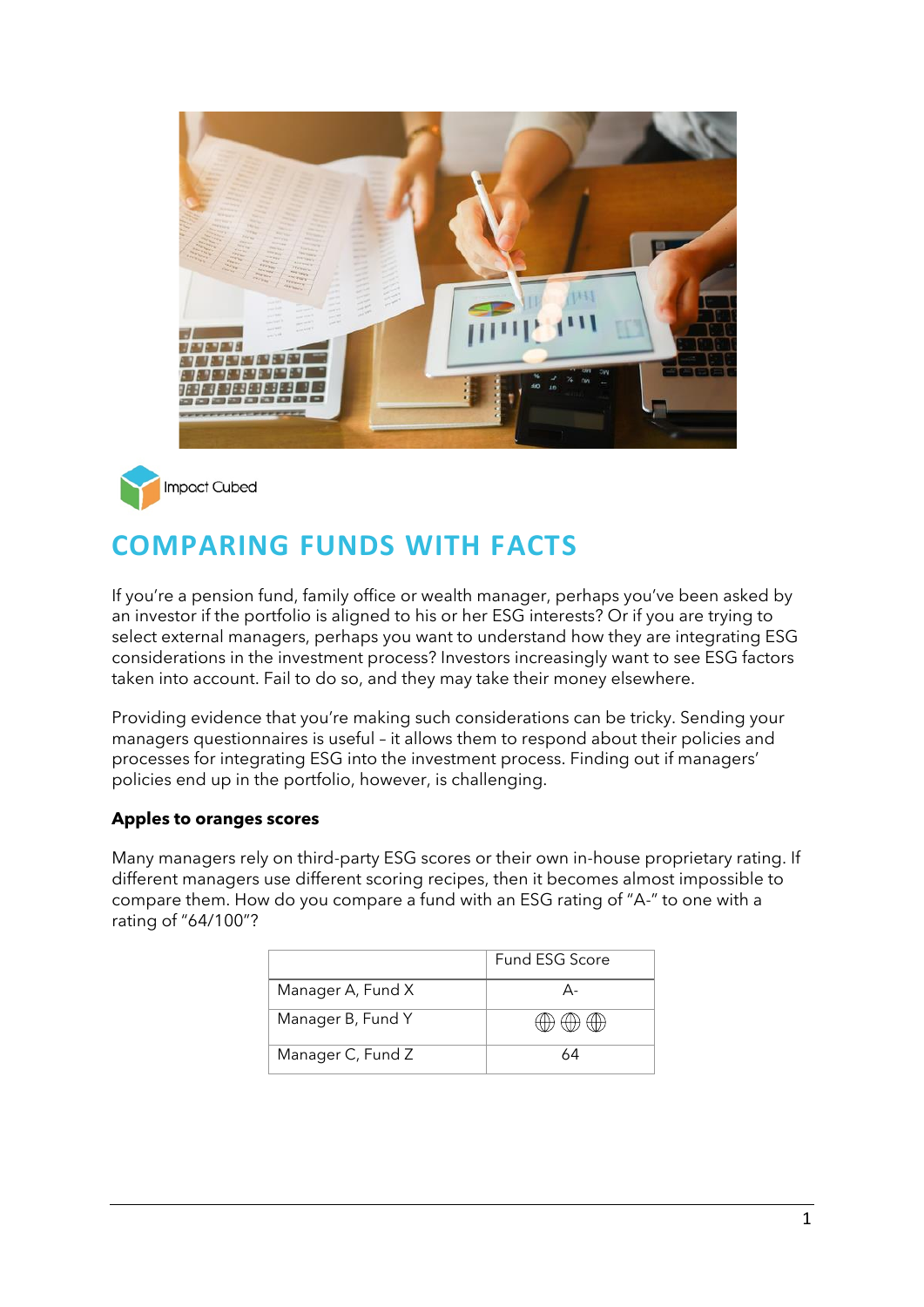### **More transparency**

ESG ratings aren't always transparent on the underlying metrics that contribute to the score, making it hard for an investor to see why a strategy has been ranked a certain way. If an investor is interested in climate, how can that be evaluated using a subjective score based on dozens, if not hundreds, of disparate environmental, social and governance considerations? Even if the strategy gets a good overall score, is it doing well on the specific ESG considerations that your investor cares about?

## **Grading on a curve**

Another challenge when comparing funds is that most ESG scores are "relative" values, which means the score is not an absolute measure of ESG or impact. Instead, the ESG score has been adjusted so that it is relative to a peer group. For example, fund level ESG scores are calculated based on underlying holdings, but those ESG scores are then normally distributed with a bell curve across funds within the fund category. It is similar to a college professor whose students' exam scores range from 95 to 70, but he then adjusts them relative to each other to grade on a curve. An 85 might become an "A" or a "C" depending how other students perform.

For investors trying to compare securities in different peer groups, this makes meaningful comparison impossible. An A-rated emerging market equity fund could have a completely different ESG profile to an A-rated global bond fund. This is like saying Usain Bolt (the world's fastest human) is in the same category as a cheetah (the world's fastest feline) and then being surprised when a race between them isn't close.

## **Tech-based tools powered by objective data for better insights**

To get around these problems, Impact Cubed has developed a tech-based toolkit that provides transparency into funds' underlying holdings with objective, factual data on ESG and impact. This means an investor can do a speedy side-by-side comparison of managers or funds relative to the respective benchmark – just like he would when comparing financial performance of different funds.

Factual data also provides valuable insights into the investment strategy. For example, it shows whether a manager's strategy is intentional on environmental factors but not social ones, or whether a manager's strategy depends on a wide range of sustainability measures or just one theme.

# **Validating ESG strategies**

To see this in action, the images below show two funds with very different sustainable investing strategies: a low carbon energy fund and a social empowerment fund. As you would expect, the low carbon fund performs better than its benchmark (the dotted black circle) on carbon efficiency, and also avoids environmentally harmful business activities<sup>1</sup> (like coal fired power) and amplifies environmentally good business activities (like renewable energy). The social empowerment fund, as you would expect, outperforms the benchmark on all social factors (employment, tax gap, avoiding water scarcity, economic development), as well as socially harmful and socially good activities.

<sup>&</sup>lt;sup>1</sup> Impact Cubed defines environmentally or socially good or harmful activities based on a literal reading of the UN Sustainable Development goals.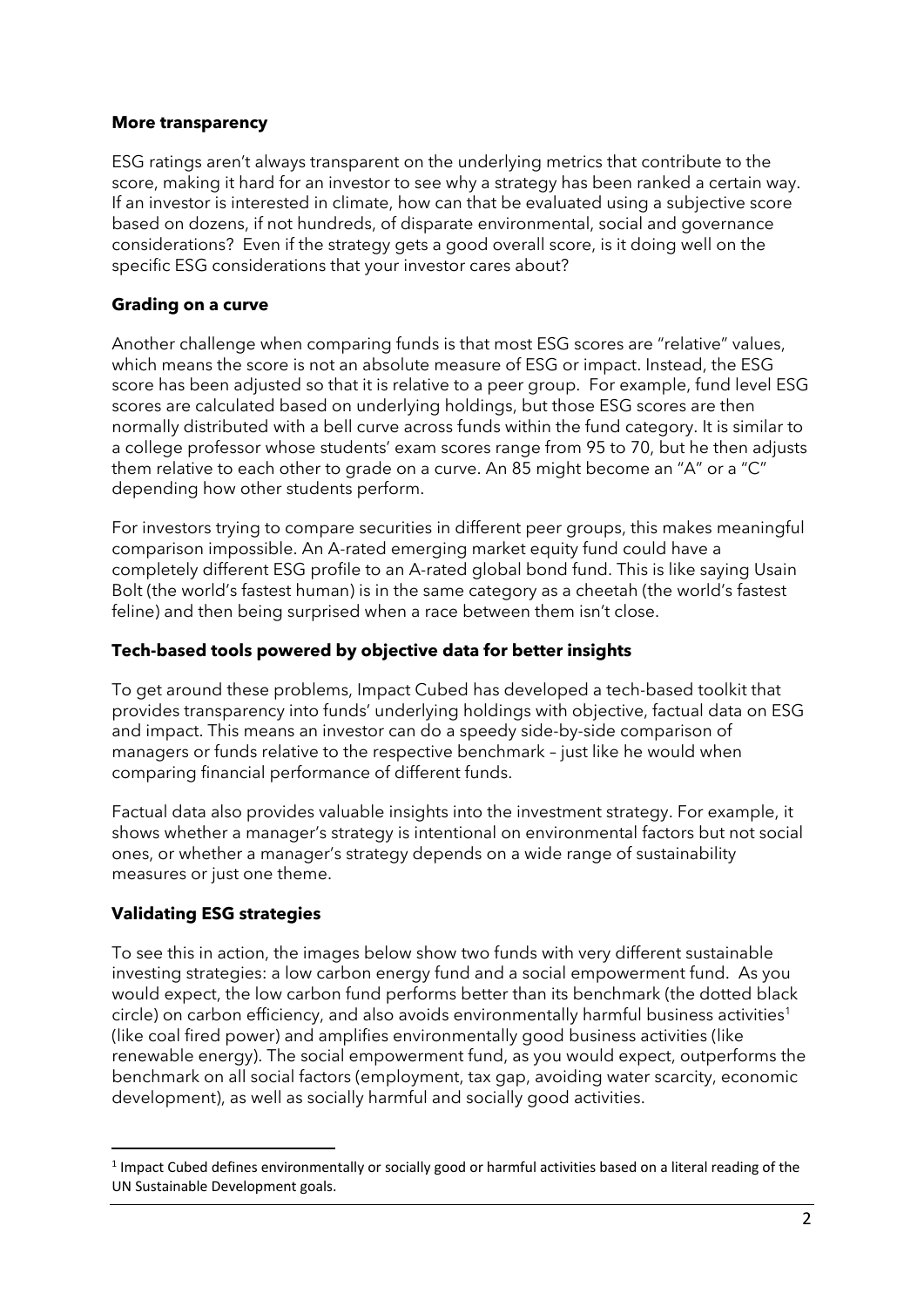



 **Low carbon energy fund Social empowerment fund**

### **Same fund name; different impact**

Many funds now include "ESG Leader" or "Sustainability Leader" in the fund name. How can an investor tell whether there is any difference between them? The image below compares two such similarly named funds. Fund A does better than the benchmark on many ESG and impact factors. It has an overall impact of 13 bps, or 4% of its overall tracking error. But Fund B outperforms Fund A by a much larger amount. Its overall impact is 124 bps, almost 10 times greater. 2



**Fund A manager** (orange) used 4.1% of overall tracking error to create a net impact of 13 bps **Fund B manager** (blue) used 20.7% of overall tracking error to create a net impact of 124 bps

For pension funds or wealth managers relying on external managers, this approach is a powerful tool for manager due diligence. The due diligence analyst can quickly and easily validate the stated ESG strategy by seeing how it is aligned with the actual holdings'

<sup>&</sup>lt;sup>2</sup> Impact Cubed measures net impact in the same way a fund manager measures conventional tracking error in basis points. We take the active exposures on each ESG factor and sum the positive and negative exposures to obtain net impact.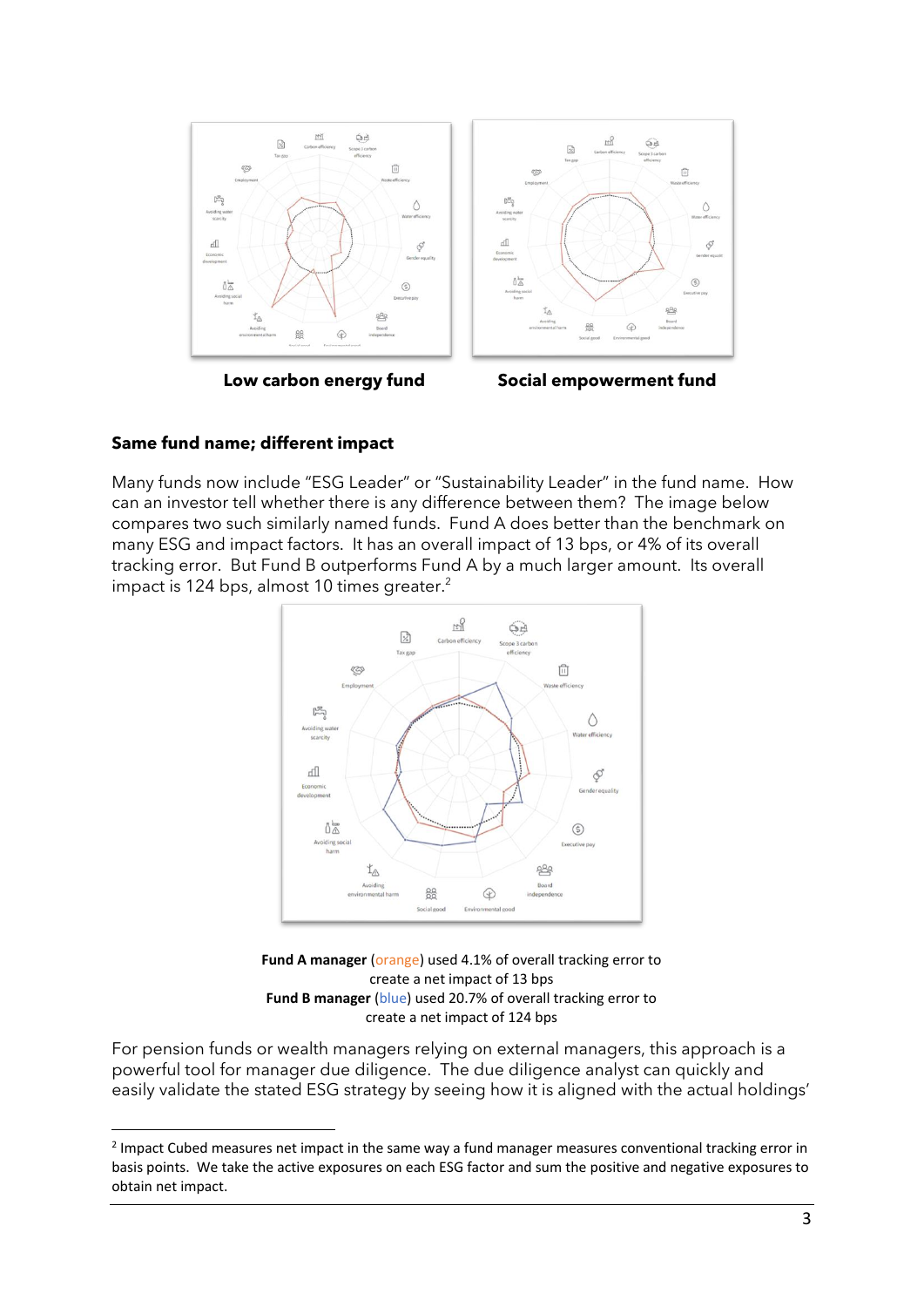ESG performance. The analyst can also see how much the portfolio manager is using her active shares to create impact.

### **What about net zero strategies?**

Many asset management firms are making commitments to have net zero financed carbon emissions in their portfolios. In this case, we selected four global equity climate funds and analysed the carbon footprint, shown below. Three of the funds are much better than their benchmark on carbon emissions and could help an investor meet a net zero strategy. But Fund 2, a "climate and social impact fund" (shown in pink), has 1.65 times more financed carbon emissions than its benchmark and would be a bad choice.



#### **Carbon intensity of four "climate" funds**

#### **Compare funds with facts**

In the early days of sustainable investing, ESG scores became a fast, easy way to screen a fund. Today, tech-enabled tools allow investors to overcome many of the challenges using ESG scores and compare funds with facts.

To see how you can compare funds and managers with our tools, we would be happy to help you get on our platform and please contact us at [info@impact-cubed.com.](mailto:info@impact-cubed.com)

# **ABOUT IMPACT CUBED**

Impact Cubed provides ESG analytics and investment solutions for building more sustainable portfolios with greater impact. It combines an award-winning approach to integrating impact into risk and return with technology-enhanced portfolio design and management. The outcome is a seamless approach to customised sustainable investing.

You can find out more about our data and portfolio models at [www.impact-cubed.com](http://www.impact-cubed.com/) and if you would like to contact us at [info@impact-cubed.com](mailto:info@impact-cubed.com) we would be happy to hear from you.

#### **DISCLAIMER**

No reliance: Impact Cubed LLP provides this material as a general overview of our firm and our capabilities. It has been provided for informational purposes only. Impact Cubed LLP has taken all reasonable care to ensure that the information contained in this material is accurate at the time of its distribution, no representation or warranty, express or implied, is made as to the accuracy, reliability or completeness of such information. Any distribution, reproduction or other use of this material by recipients is strictly prohibited. Hyperlinks: If the material contains links to websites provided by third parties, these links are provided for your convenience only and you may access them at your own risk. Impact Cubed LLP does not make any representation as to the accuracy or completeness of such websites and will not review or update such websites or information